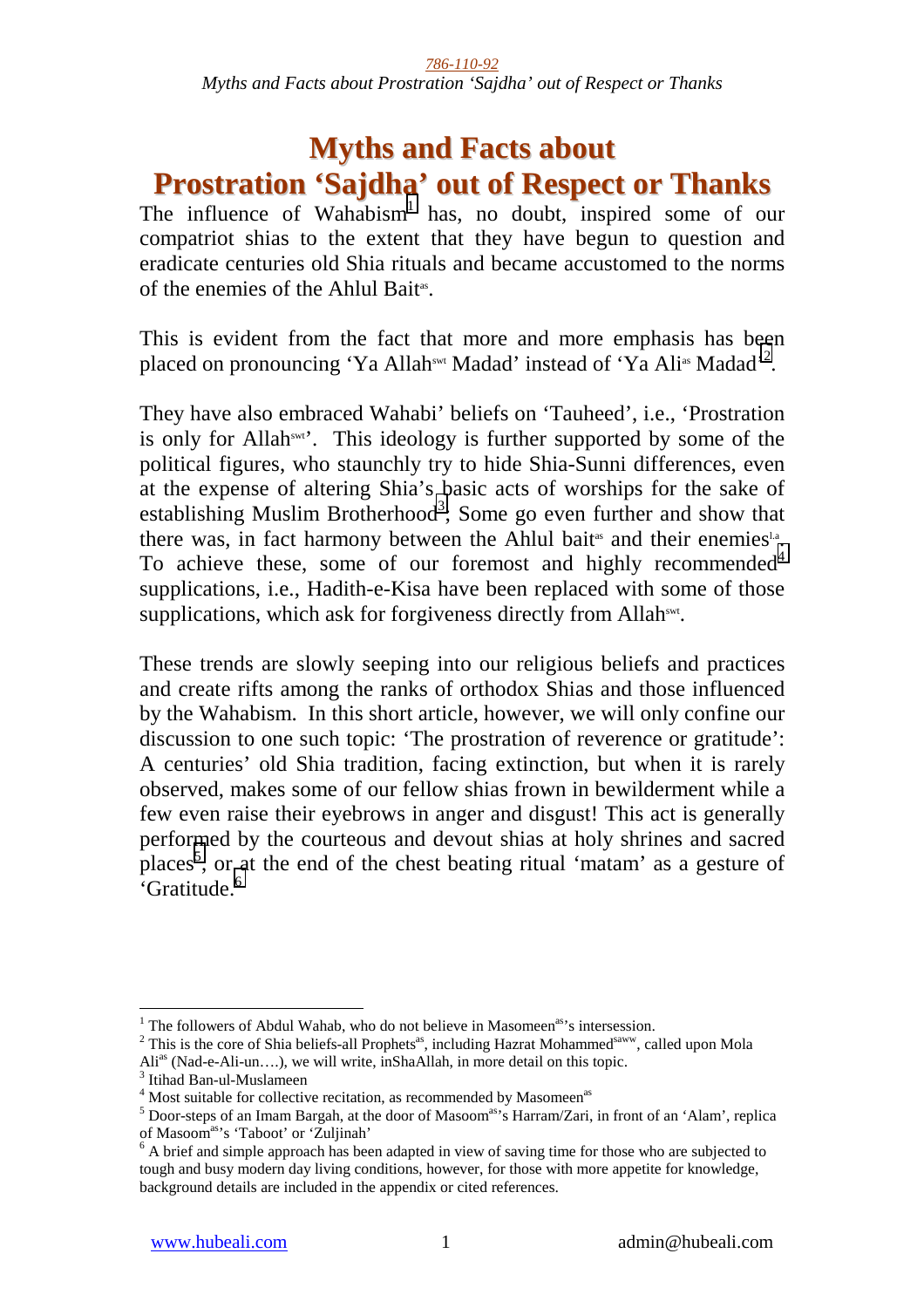*Myths and Facts about Prostration 'Sajdha' out of Respect or Thanks* 

### **Myth 1:**

### **Prostration (Sajdha) is only for Allahswt!**

This baseless statement is made when someone bows down or performs prostration, out of respect or to acknowledge Allah<sup>swt</sup>'s blessings<sup>7</sup>, before an icon created to symbolise the signs of Allah<sup>swt</sup> (Shar-Allah<sup>8</sup>), e.g., Alam, Taboot, Zuljinah (Appendix I).

### **Fact 1:**

(1) This objection is usually based on suspicious and speculative assumptions, being implanted by Iblis, against the righteous intention of a fellow momin. The first one who marched along this path was 'Iblis', who thought his creation, out of fire, was superior to that of Adam<sup>a.s.</sup> (being created out of mud).

#### *'So we told the angels: 'Go down in prostration (Asjodo) before Adam' . They (all) knelt down to prostrate except for Iblis. He refused and acted proudly and became a disbeliever'.9*

In the context of the upper verse, we present a hadith from Bihar-ul-Anwar<sup>10</sup>:

Hassan bin Mohammed has narrated from Ibn Saeed …. and he from Abi Al-salat Al-Haravi who from Imam Raza<sup>as</sup> that Imam<sup>as</sup> has referred from Amir-ul-momaneen<sup>as</sup> who said that Rasool Allah<sup>saww</sup> told us, 'Allah<sup>swt</sup> has given a higher rank to Prophets<sup>as</sup> and 'Mursaleen'<sup>11</sup> (Prophets<sup>as</sup>), as compared with his adored angles<sup>as</sup>. And I was given a superior status over all Prophets<sup>as</sup> and, after me, Ya Ali<sup>as</sup> you and your family  $(Masomeen<sup>as</sup>)$  share this status with me. Prophet<sup>saww</sup> further explained, when Adam<sup>as</sup> was created then Allah<sup>swt</sup> placed our 'Noor' into his 'Sulb' (heart) and asked all angels to bow down in prostration, in front of Adam<sup>as</sup>, in respect of our Divine status and our eloquent virtues. The intention of their prostration was to worship Allah<sup>swt</sup> (by obeying His command) and to show respect to Adam<sup>as</sup>. The respect to Adam<sup>as</sup> was due to our presence in his 'Sulb', so why won't we be superior to all angels since they performed prostration of respect to us!'

There is another tradition from the same source<sup>12</sup>:

<sup>&</sup>lt;sup>7</sup> Sajjadah-e-Shukar.

<sup>8</sup> *Chapter 5, The Table, 176, 2.* 

*You, who believe, do not profane (be disrespectful) God's sacred symbols (Shair Allah) nor the hallowed month, nor the offerings and the [beasts with] headband, nor those intent on visiting the Hallowed House to seek bounty and approval from their Lord. Once you are permitted to [go on your way], then go hunting. Do not let ill will towards any folk incriminate you, just because they blocked your way to the Hallowed Mosque, so that you act aggressive; cooperate with one another for virtue and heedfulness, and do not cooperate with one another for the purpose of vice and aggression. Heed God [Alone]; God is strict with punishment!*

<sup>9</sup> *Al-Baqara, 2, verse, 34*

<sup>10</sup> Bihar-ul-Anwar, vol. 2. chap. 2, pp. 139

<sup>&</sup>lt;sup>11</sup> Prophets who were sent down to preach their nations and are 313 in total (see, pp. 23, Kashaf-al-Asrar, Sibtain Sersavi)

 $12$  Bihar-ul-Anwar, vol. 26. chap. 6, pp. 314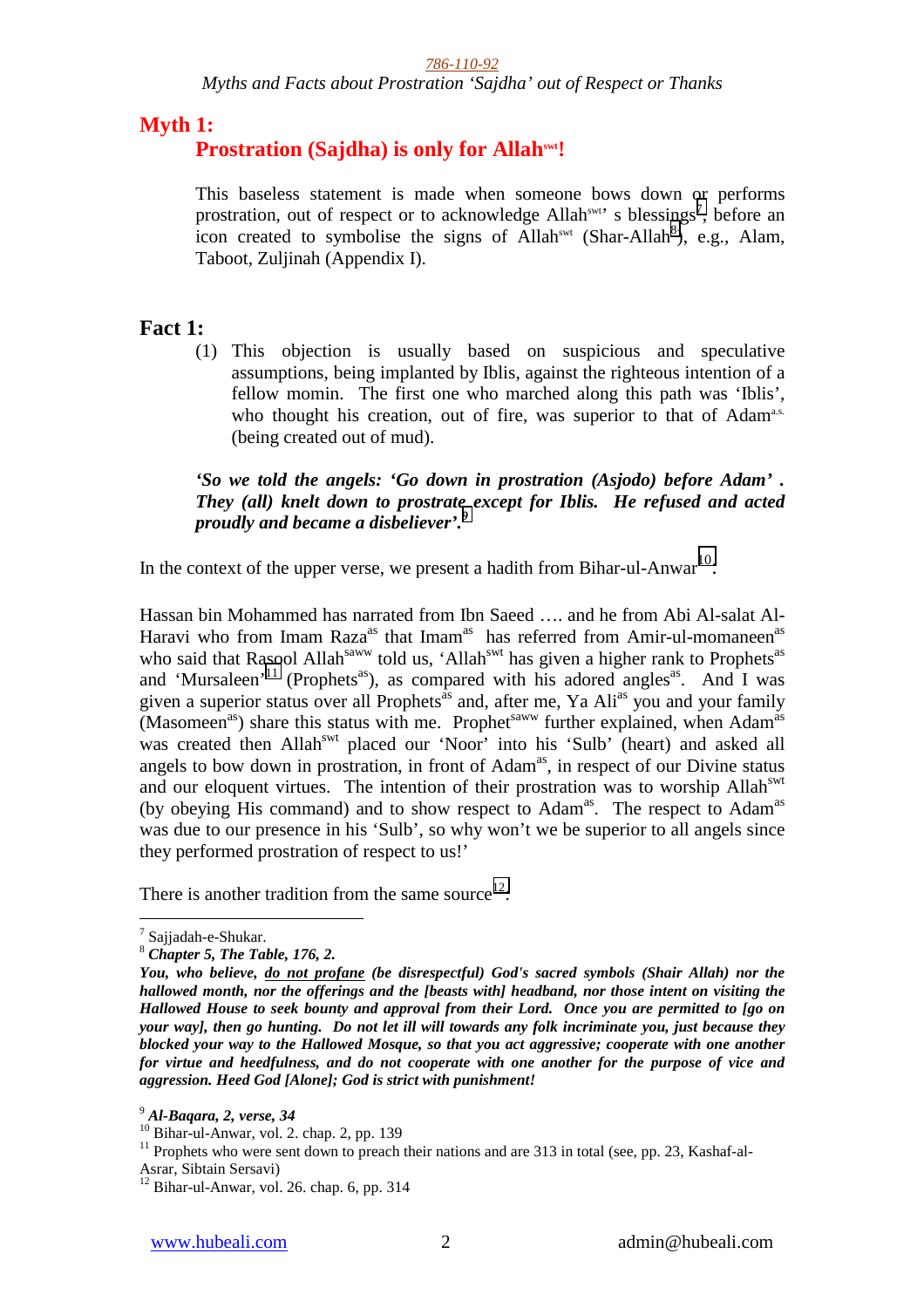*Myths and Facts about Prostration 'Sajdha' out of Respect or Thanks* 

Adam<sup>as</sup> went down in prostration when his prayers were answered by Allah<sup>swt</sup>. Then Allah<sup>swt</sup> sent a Divine message towards Adam<sup>as</sup>, Although He knew intentions and emotions of Adam<sup>as</sup> but still Allah<sup>swt</sup> asked, 'O! Adam<sup>as</sup> what was the purpose of your prostration'? Adam<sup>as</sup> replied, 'my intention was to worship Thee, as well as to show respect of those (Masomeen<sup>as</sup>) to whom you have blessed and made eloquent'.

It is quite evident from the above two traditions that the prostration of respect was performed by angels, while facing Hazrat Adam<sup>as</sup>, and in accordance with the command of Allah<sup>swt</sup>. However, another question is posed, related to the direction of Qabah, which forms Myth no. 2.

# **Myth 2:**

### **Prostration (Sajdha) should only be performed in the direction of Qabah!**

This is usually said: 'If one intends to perform the prostration of respect/thanks, he/she should face the Qabah and should not bow down in any other direction!

### **Fact 2:**

Here, we present a verse, where prostration was performed instantly, without any consideration of the direction:

*So the magicians threw themselves down in prostration. They said: 'We believe in the Lord of Aaron and Moses.''13* 

There is another verse: *The East and West are God's: wherever you may turn, there will be God's countenance (Waj14), for God is Boundless, Aware! 15*

There are several traditions from Masomeen<sup>as</sup> in the interpretation of this Verse, but are mostly related to the offering of prayers while travelling. There is, however, a tradition from Amir-ul-momaneen<sup>as</sup> within the context of our topic, which we present below<sup>16</sup>:

It is narrated by Sulman-e-Mohamadi (Farsi) that Amir-ul-momaneen<sup>as</sup> replied to several questions of Jasaqeen in detail. One of his question was, please tell me; 'which direction is Allah<sup>swt</sup>?' Amir-ul-momaneen<sup>as</sup> asked for some firewood and ignited fire and then asked Jasaqeen which is the direction of the flame? He replied it is in all directions. Imam<sup>as</sup> then said: This fire is an artefact, a creation of Allah<sup>swt</sup>, and one cannot identify its direction. Then how it is possible to confine Allah<sup>swt</sup> who cannot be approximated with anything of His creations. Then Amir-ul-momaneen<sup>as</sup> recited this Verse.

<sup>&</sup>lt;sup>13</sup> **TA-HA, Chapter 16, Section 20, Verse 70.**<br><sup>14</sup> Amir-ul-Momaneen a.s. says in Nahjul Asrar, Hadith-e-Tariq, we are the Waj-ul-Allah, see, e.g., (http://hubeali.com/new/khutbat/Hadith-e-Tariq.pdf)

<sup>&</sup>lt;sup>15</sup> **The Cow (2), Verse 115.** <sup>16</sup> Al Tauheed, Sheikh Sadduq, Haith-e-Jasaqeen.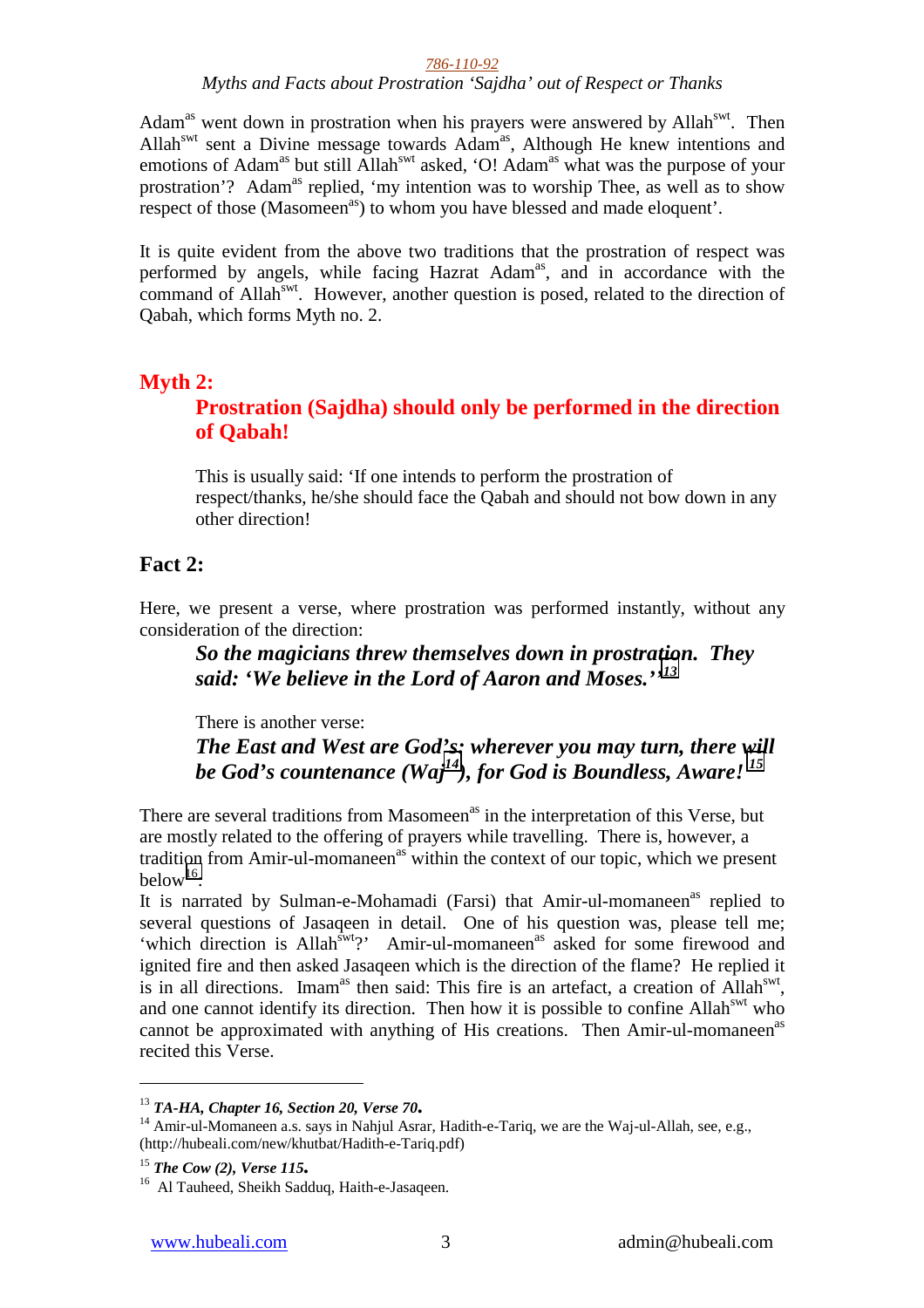*Myths and Facts about Prostration 'Sajdha' out of Respect or Thanks* 

**Myth 3:** 

# **They commit a forbidden act 'Shirk' when they perform the act of Prostration (Sajdha) to Alam or Zuljinah!**

**Fact 3:** To answer this serious allegation, I would request readers to refer to the Holy Quran, . Chapter 12, wherein the story of Hazrat Yaqoob<sup>as</sup> and Hazrat Yusuf<sup>as</sup> has been narrated.

Hazrat Yusuf<sup>as</sup> is one of the twelve brothers, greatly adored by his father, because his mother had died during his childhood. The other (half) brothers became jealous of him and threw him in a water-well. He<sup>as</sup> was later rescued from that and sold as a slave-boy by his rescuers, in the bazaar of Egypt. He grew up as a personal servant of the king of Egypt. The wife of his<sup>as</sup> master, one-day tried to seduce him. He refused to commit a sin. But she accused him, anyway, of wrongdoing. He was sent to prison. While in jail he listened to fellow prisoners and told them the meaning of their dreams. Years later, one of those prisoner becomes the wine-attendant for the king. The king had a dream and he wanted to know the meaning of his dream. The same attendant referred to Yusuf<sup>as</sup> (still a prisoner) as a wise man who could help the king in better understanding the meanings of his dream. Yusuf<sup>as</sup> was consulted and released from the prison. The king was very much impressed by his wisdom and appointed him as his state-treasurer.

Away from all this, Yaqoob<sup>as</sup>, grieved by the absence of his lost son, used to cry extensively and eventually lost his eyesight in both of his eyes. The town where they lived was inflicted with a severe famine. Yusufs<sup>as's</sup> other brothers incidentally went to Egypt in search of food. Yusuf<sup>as</sup> recognizes them and confide in one of them (who was his real brother) about his identity. Yusuf<sup>as</sup> gave his shirt to his brothers and told his brothers to just touch his father's eyes with it. By touch of Yusuf<sup>as'</sup>s shirt, his eyesight was restored immediately. Yaqoob<sup>as</sup> discovered his long lost son. The parent Yaqoob<sup>as</sup>, his wives and other sons prepared to meet Yusuf<sup>as</sup>.

When they finally arrive in Egypt, the holy Ouran describes that scene as follows:

**Wa rafa abwayhi ala al-arshi wa kharru lahu sujjadan………**

*'So he placed his parents on a throne and they fell prostrate (all) to him. He said: ' O my father! This is the interpretation of my dream of old. My Lord has made it true, and He has shown my kindness, since He took me out of the prison and has brought you from the desert after Iblis had made strife between me and my brothers. Verily my Lord understand best the mysteries of all that He planned to do, for verily He is full of knowledge and wisdom…………….(Chapter.12: Verse 100)'.*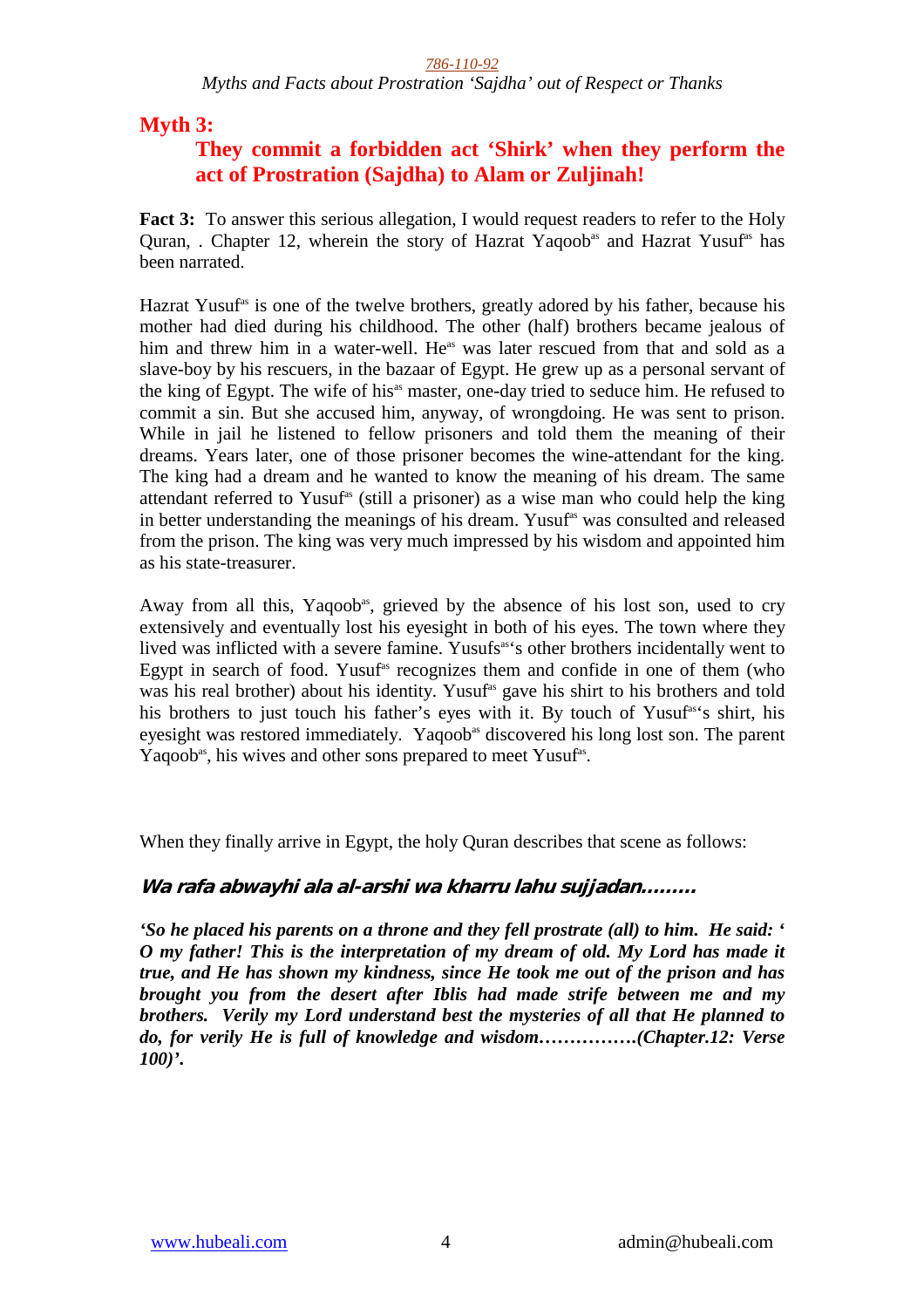*Myths and Facts about Prostration 'Sajdha' out of Respect or Thanks* 

#### **There are two major lessons, which could be learnt:**

- 1. Why did Yusuf<sup>as</sup> send his shirt to Yaqoob<sup>as</sup> for the recovery of his eyesight? Both father and son were infallible prophets, if anyone of them had prayed to Allah<sup>swt</sup>, Yaqoob<sup>as'</sup>s eyesight would have been restored on Allah<sup>as'</sup>s command, without any need of intersession (here it was a Prophet's shirt).
- **2.** The second point is that even though Yusuf<sup>as</sup> had placed his parents and his brothers on a throne, they fell prostrate to him (kahrru lahu sujjadan). If the word lahu is not used, it would be obvious that they were performing prostration of thanks to Allahswt that they managed to find their lost son Yusuf<sup>as</sup>. But Quran Majeed contains precisely selected Divine words without any element of ambiguity. There are at least two other verses in the Quran where the expression of kahrru sujjadan has been used (see Q.19:58, and 32:15).

*'Thos are some of the prophets from adam's offspring Whom Allah has favoured, and some of those We transported along with Noah, and some of Abraham's and Ishmael's off springs, as well as some (others) We have guided and chosen. Whenever the Mercy-giving's signs are recited to them they drop down and perform prostration and weep'.<sup>17</sup>*

*'The only ones who believe in Our signs are those who drop down in prostration, whenever they are reminded of them, and recite prayers. They do not act so proudly'18.*

According to Arabic grammar, if the expression is used without an explicit object, it is implied that the sajdha is being done to Allahswt. In the verse in Sura Yusuf, the addition of the word lahu means to 'him', which refers to no one but Yusuf<sup>as</sup>. So, Yaqoob<sup>as</sup>, a Prophet, who was also the father of Yusuf<sup>as</sup>, has performed prostration to his son! Well its in Quran and the holy Quran has recorded an important historical event without disapproving it.

We present a tradition of Imam Mohammed Baqi $r^{as}:$ <sup>19</sup> It is narrated in Tafseer-e-Aiashi from Abu Baser that Imam Mohammed Baqir<sup>as</sup> said: 'when the father, aunt and brothers of Yusuf<sup>as</sup> arrived at his kingdom, Yusuf<sup>as</sup> rushed to greet them and hugged them with tears of joy and brought them inside. Then he honoured his father and aunt by offering them seats on his throne and left the palace. Yusuf<sup>as</sup> returned back to palace dressed-up as a king. Upon seen him, they all went down in prostration, in front of him, to show their respect and thank Allah<sup>swt</sup>. Yusuf<sup>as</sup> then said, indeed this has already been shown to me in my dream.

 $17$  Al-Mary, 19, verse, 58

<sup>&</sup>lt;sup>18</sup> Al-Sajadah, 32, verse, 15, Please note when you hear these verses, Sajdha immediately become compulsary.

<sup>&</sup>lt;sup>19</sup> Bihar-ul-Anwar, vol. 12. chap. 9, pp. 318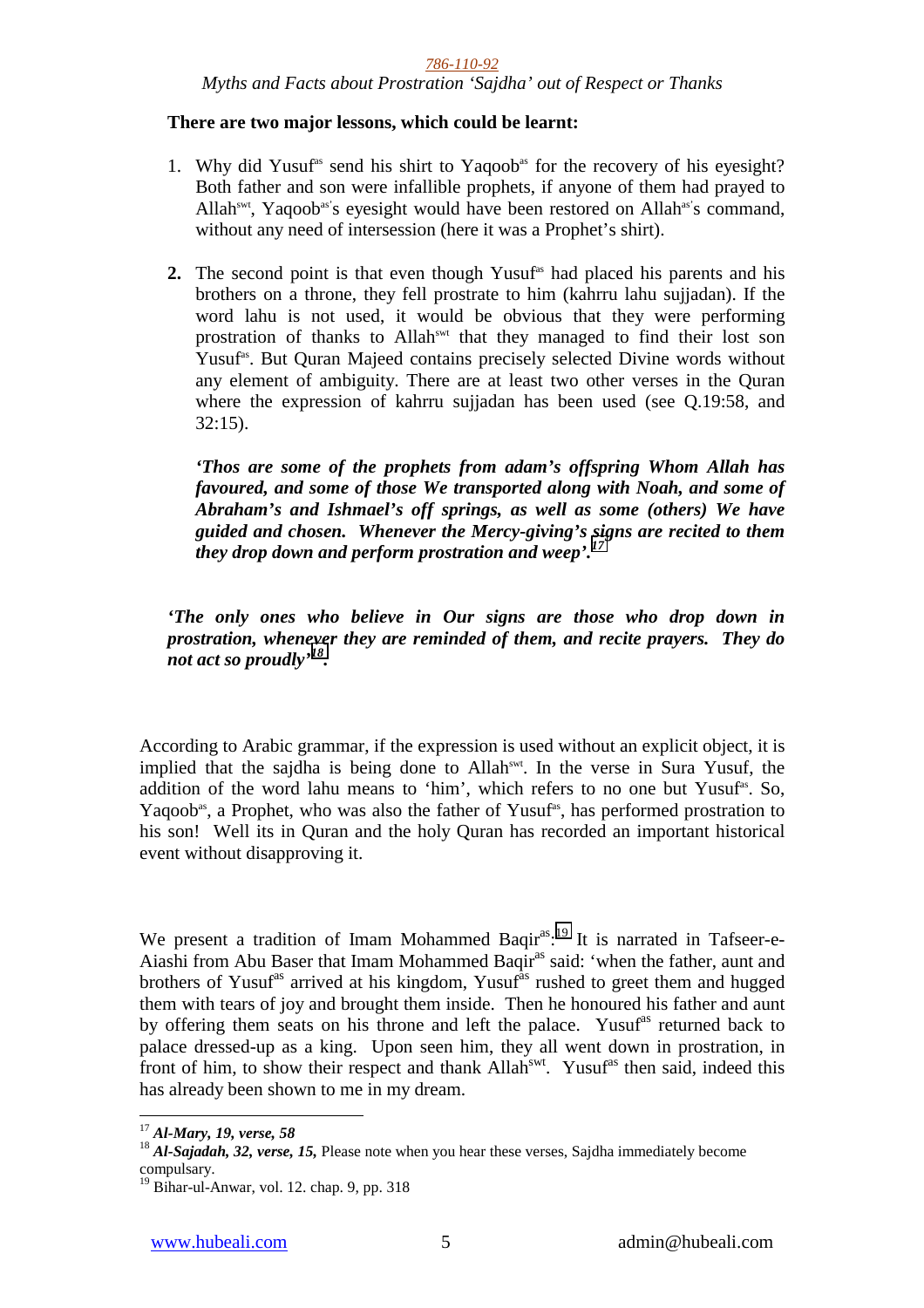*Myths and Facts about Prostration 'Sajdha' out of Respect or Thanks* 

The same tradition is referred to from another source<sup>20</sup>: Ibn Abi Umeer has narrated from various sources, who refer to Imam Jafar-e-Sadiq<sup>as</sup> that Yusuf<sup>as</sup> made this father sit on 'Arsh', a four legged throne, then they all went down in prostration in front of  $Y$ usuf<sup>as</sup>.

So if prostration is polytheism, then the angels of Allah<sup>swt</sup> and the brothers of the **Prophet Yusufas would all be characterised as ' polytheists' and only the cursed Iblis would qualify as a monotheist!** 

Before we go any further, it is paramount to deal with the following myth:

### **Myth 4:**

**Prostration should not be performed in front of non-alive Images or Symbols 21!** 

**Fact 4:** To explain Myth 4, we present the following verse:

### *(Remember) when they were told: 'Settle down in this town and eat wherever you wish in it, and keep reciting the word 'Hattah' 'Relieve [us]! Go down in prostration at the entrance of the gate. We will forgive you your mistakes; We will give even more to those who act kindly''.22*

Imam<sup>as</sup> has explained the meanings of the Verse 'enter through the gate while in prostration', 'Allah<sup>swt</sup> had inscribed the images of 'Mohammed<sup>saww</sup> and Ali<sup>as</sup> at the gate and the children of Israel were asked to go down in prostration while passing under these images, while reciting the word 'al Hattah' and renewing their oat of alliance for their 'Wialat' (absolute authority). They asked if we perform prostration in obedience to Allahswt and in acceptance to eloquent status of 'Mohammed $\frac{1}{2}$  and Ali<sup>as</sup>' while having firm belief and confidence in their lordship, while entering through the gate, will our sins be forgiven? And will this be our source of intercession for success in the hereafter? Allah<sup>swt</sup> replied, 'Yes, if you do so you, I will forgive your sins'.23

The same tradition is referred in another source: Imam<sup>as</sup> said: Allah<sup>swt</sup> said to the children of Israel, recall that time when I gave command to your forefather to bow down in prostration when you enter through the gate 'Hattah'. Imam<sup>as</sup> says this was due to the fact that Allah<sup>swt</sup> had carved the pictures of Mohammed<sup>saww</sup> and Ali<sup>as</sup> on both side of the gate and asked children of Israel to perform prostration of respect

22 *Chapter 7, The HEIGHTS, Section, 9, Verse 161.*<br><sup>23</sup> Bihar ul-Anwar, vol 13, Chapter 9, pp. 183

 $20$  Bihar ul-Anwar, vol 12, Chapter 9, pp. 260.

<sup>&</sup>lt;sup>21</sup> Indeed, prostration out of respect has been made void in Islam, although it was permissible before preislamic era, pp. 91, Tafseer Fasul-al-Kitab, Syed Ali Naqi Naqvi (Naqan)-However the presented Arabic references, do not justify the Agha Naqan's statement.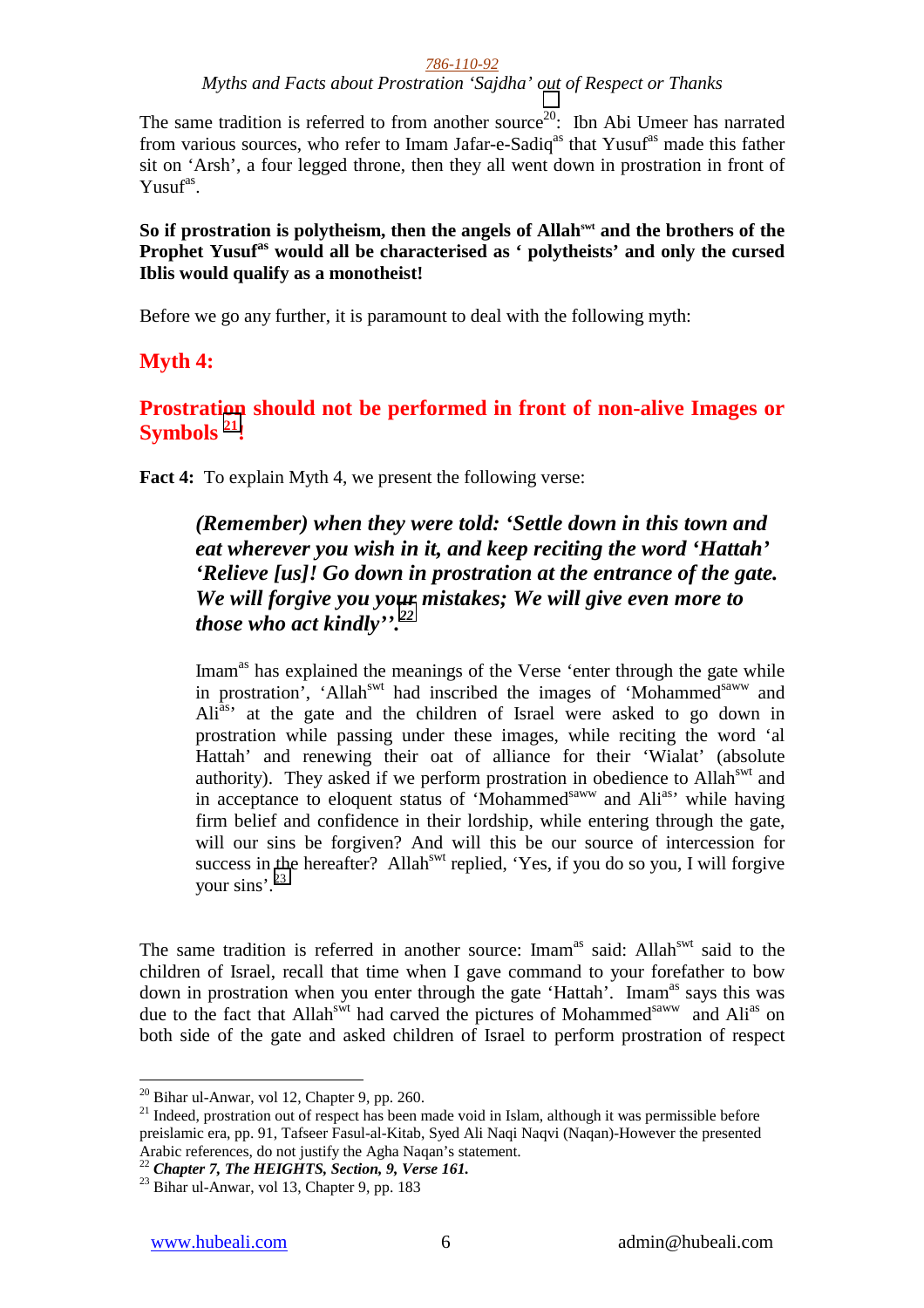*Myths and Facts about Prostration 'Sajdha' out of Respect or Thanks* 

when entering into the city through the gate 'Hattah' and cleanse your souls by reciting, 'both of them are our maters' and renew your pledge of love for them.<sup>24 25</sup>

Amir-ul-momaneen<sup>as</sup> said: I am among you like Aron<sup>as</sup> was in the nation of Pharaohs and I am as sacred as 'Bab-e-Hattah' was for the people of Israel and (saviour) as 'Noah<sup>as</sup>'s Craft' was for the nation of Noah<sup>as</sup>.

(Al-Kafi, vol. 8, pp. 29, khutabah Amir-ul-Momaneen a.s.)

### **Myth 5:**

### **Prostration of respect was permissible during the pre-Islamic era but it has been prohibited in Islamic practices26!**

**Fact 5:** The above myth stems from Mr. Ali Naqvi (known as Naqan), who has made serious mistakes in the past, which had led to serious disgust and outrage among Indian shia community, here again he records those reference which do not, in anyway, imply this restriction has been imposed by Allahswt for nation of Prophet Mohammed<sup>saww</sup>. According to the general Divine rule, a new verse would be revealed in order to abrogate a previous command or an act being practised. Mr. Naqan does not quote a Quranic verse but instead a fabricated statement. However, let us try to find out from Quran if prostration of respect will be performed in the future?

### *The Day when their shinbone will be laid bare and they will be called upon to bow down in prostration, and they will not manage to do so<sup>27</sup> :*

It is narrated in Tafseer-e-Qummi<sup>28</sup> on this day, all the obscure matters will be revealed and usurped rights of Mohammed<sup>saww</sup>'s progeny will be made known to everyone present. The oppressors will recognise the attributes of Imam Ali<sup>as</sup> and would like to show respect by going down in prostration but there backbones will become so stiff that they will not be able to bow down (along with momaneen).

We would also like to give you an example of prostration which was performed to Imam Ali bin Hussain<sup>as</sup> and Imam Mohammed Baqir<sup>as</sup> through the following traditions:

It is narrated from Jabir that Imam Ali bin Hussain<sup>as</sup> asked him to ask them (companions who were present at that time) 'If it is within my abilities to turn into the appearance of my son Mohammed Baqiras? When Jabir asked them they remained

 $24$  Bihar-ul-Anwar, vol. 13. pp. 165

 $25$  Amir-ul-momaneen<sup>as</sup> said: I am among you like Aron<sup>as</sup> was in the nation of Pharaohs and I am as sacred as 'Bab-e-Hattah' was for the people of Israel and (saviour) as 'Noah<sup>as'</sup>s Craft' was for the nation of Nuah<sup>as</sup>. (Al-Kafi, vol. 8, pp. 29, khutabah Amir-ul-momaneen<sup>as</sup>)<br><sup>26</sup> Indeed, prostration out of respect has been made void in Islam, although it was permissible before

preislamic era, pp. 91, Tafseer Fasul-al-Kitab, Syed Ali Naqi Naqvi (Naqan)-However the presented Arabic references, do not justify the Agha Naqan's statement.

 $27$  The Pen, 68, Verse 42.

<sup>28</sup> PP. 1089, Maqbul Ahmed.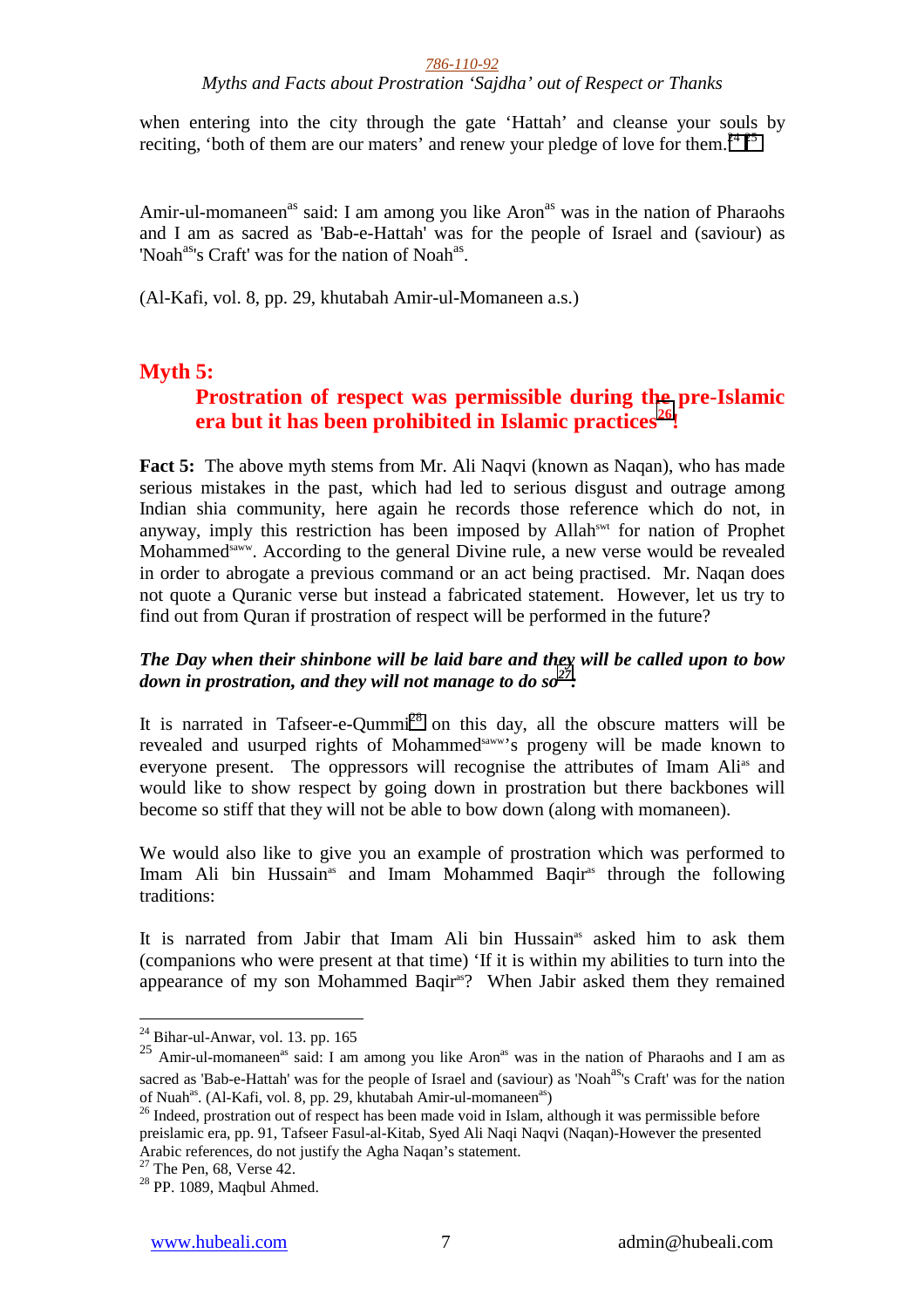#### *Myths and Facts about Prostration 'Sajdha' out of Respect or Thanks*

silent. Then Imam<sup>as</sup> asked Jabir again to ask them if my son could turn into my appearance? Jabir asked this question from them but they again kept quiet. Imamas then asked Jabir, 'why they do not reply to my questions? Jabir replied, I have asked them again, ' why you do not reply to Imam<sup>as</sup>, they again did not reply and showed a bewilder-ness! Imam<sup>as</sup> then said to Jabir, don't worry, they will remain like this, as I have informed you earlier. Then Imam<sup>as</sup> addressed them directly and asked 'why you do not reply to my questions? They started looking at each other and reluctantly replied we lack knowledge and could not reply due to our ignorance. Afterwards, Imam Zain-ul-Abadeen Ali bin Hussain<sup>as</sup> looked at Imam Mohammed Baqir<sup>as</sup> and asked them who is he? They replied, 'O! Son of Prophet<sup>as</sup>, he is your son'. Imam<sup>as</sup> asked who am I? They replied, 'You are his father, Imam Ali bin Hussain<sup>as</sup>, Thus Imam<sup>as</sup> recited few words which we could not understand and immediately Imam Mohammed Baqir<sup>as</sup> turned into Imam Ali bin Hussain<sup>as</sup> and Imam Zain-ul-Abadeen Ali bin Hussain<sup>as</sup> became Imam Mohammed Baqir<sup>as</sup>. Upon observing this, all the companions started reciting 'La a la ha Il-llah'. Imam Ali bin Hussain<sup>as</sup> said, 'Do not be surprised at the supremacy of Allah<sup>swt</sup>'. 'I am Mohammed<sup>as</sup> and Mohammed<sup>as</sup> is from Ali<sup>as</sup>'. Imam Mohammed Baqir<sup>as</sup> then explained, 'O! People, do not be surprised to see the 'Amr Allah', I am Mohammed<sup>as</sup> and Ali<sup>as</sup> is in my (Mohammed's) appearance. We are all the same, from one 'Noor' and our souls are 'Amr Allah'. Our first, was Mohammed<sup>as</sup>, our middle one was Mohammed<sup>as</sup> and our last one is also Mohammed<sup>as</sup>, in fact we are all Mohammed. Upon listening this, they all went down in prostration and uttered we all believe in your authority- also in your hidden attributes, in your clear miracles and we submit to your eloquent status and high ranks.

Imam Ali bin Hussain<sup>as</sup> said, rise from prostration and lift your faces, now you truly recognise us and have succeeded! You have witnessed the facts and perfected your beliefs and by doing so you have found means of reaching Allah<sup>swt</sup>. Be aware! Allah<sup>swt</sup> does not show these signs to the one who have weak-beliefs and are among 'mukassareen'<sup>29</sup> - which you are observed today from my son Mohammed<sup>as</sup> and myself. If you are going to narrate what you have seen today then people will not admit it and make ridicule of you. They replied we have understood it and we will obey you. Imamas said, now go away since you achieved comprehensive guidance. And they went away. $30$ 

 $29$  The ones who are stingy in admitting our attributes

<sup>30</sup> Bihar ul-Anwar, vol 26, Chapter 14, pp. 16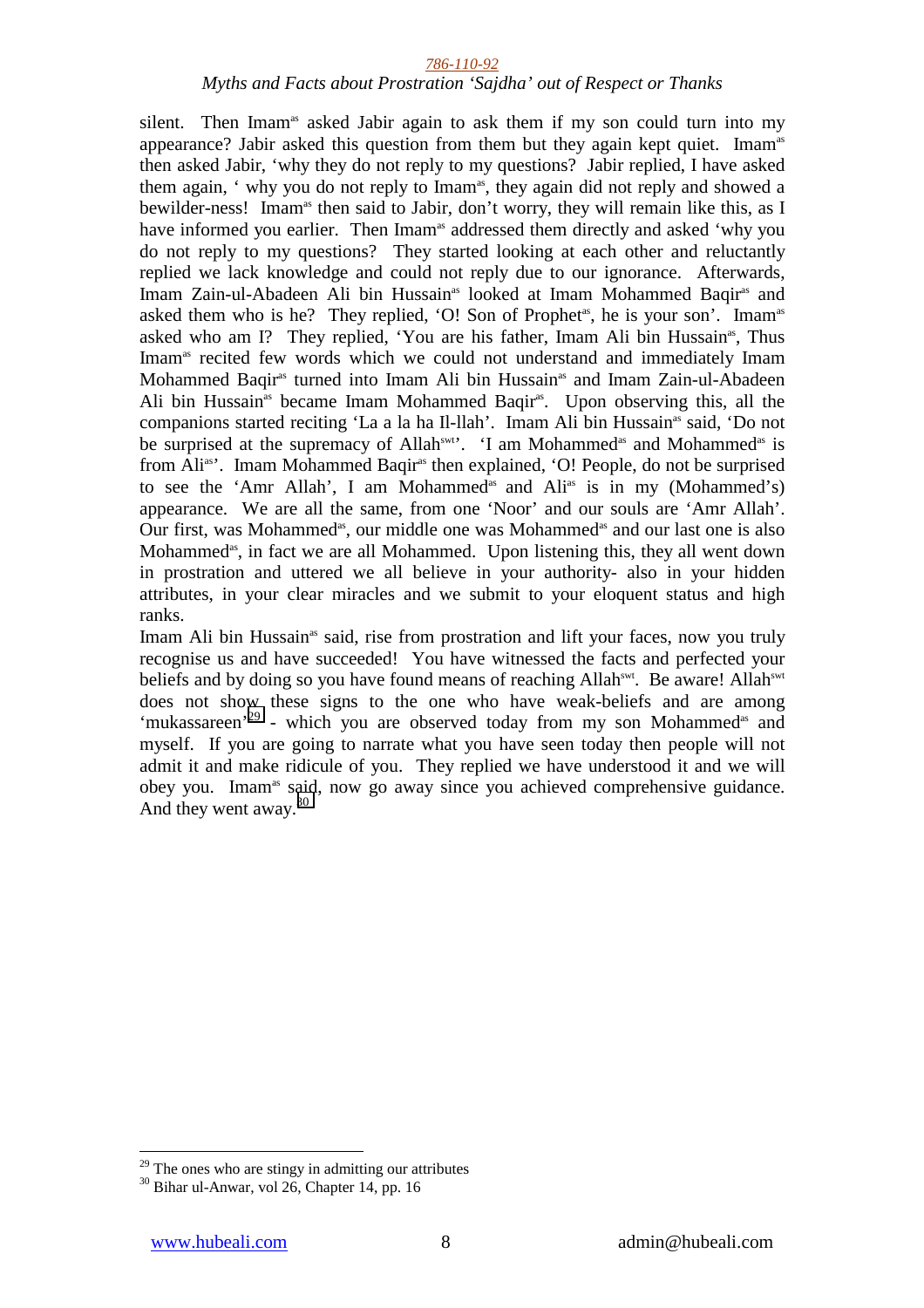*Myths and Facts about Prostration 'Sajdha' out of Respect or Thanks* 

### **Imam-e-Zaman**as**'s Traditions**

We now present two replies of Imam-e-Zaman<sup>as</sup> to two questions related to 'Prostration of Thanks $^{31}$ :

### *Requested query*

*Some of our people say it is ' innovation*<sup>32</sup> to perform prostration of thanks<sup>33</sup> upon *completion of compulsory prayers. We would be obliged to know if it is permissible to perform prostration of 'thanks' after offering obligatory prayers? If it is permissible then when should we perform it? After finishing three-part 'Maghrib' prayers or after four further recommended prayers, which are offered after 'Maghrib'?* 

### *Imam-e-Zaman*as*'s reply*

*The 'Prostration of Thanks' is the most important and highly recommended tradition of Rasool Allah*saww*. Whoever calls it an 'innovation' in fact, is himself intends to propagate 'innovation' at first place. There is a tradition (from Rasool Allah*saww*), in which it has been recommended to perform 'Prostration of Thanks' after 'Maghrib' prayers. However, it has not been specifically revealed whether it may be performed after 'Maghrib' prayers or after four recommended prayers? Since compulsory prayers are higher in rank as compared with the recommended ones and as recitation of supplications and 'Tasbih' are preferred after compulsory prayers. Thus is better to perform prostration of 'Thanks' straight after 'compulsory prayers, although it is still permissible to perform prostration of 'Thanks' after four recommended prayers.* 

### *Requested query*

*A person who visits one of the 'Sacred Graves of Masomeen*<sup>as</sup>, can he perform *prostration on the surface of the holly grave or he should refrain from doing so?* 

*Also whoever offers prayers close to Masomeen*as*'s holy graves, Is it permissible for him to stand behind the grave so that he faces the grave? Or stand either on the left or right side of it? Or he could offer his prayers while standing in front of the grave while keeping grave at his back?* 

### *Imam-e-Zaman*as*'s reply*

*It is not permissible to perform prostration on the surface of the holy grave, neither while offering compulsory prayers, nor during recommended one nor while reciting ziarat. But, the norm is to put down your right cheek at the surface of the grave.* 

*As far as prayers are concerned, one should face the holy grave and stand behind it. It is not permissible to keep grave at back or stand either on the right or left side of it while offering prayers. This is because no one is permissible to stand either at front or besides a masoom Imam*<sup>as</sup>.

 $31$  Bihar-ul-Anwar, pp. 740, vol. 12.

<sup>32 &#</sup>x27;Biddah'

<sup>33 &#</sup>x27;Sajjadah-al-Sukar'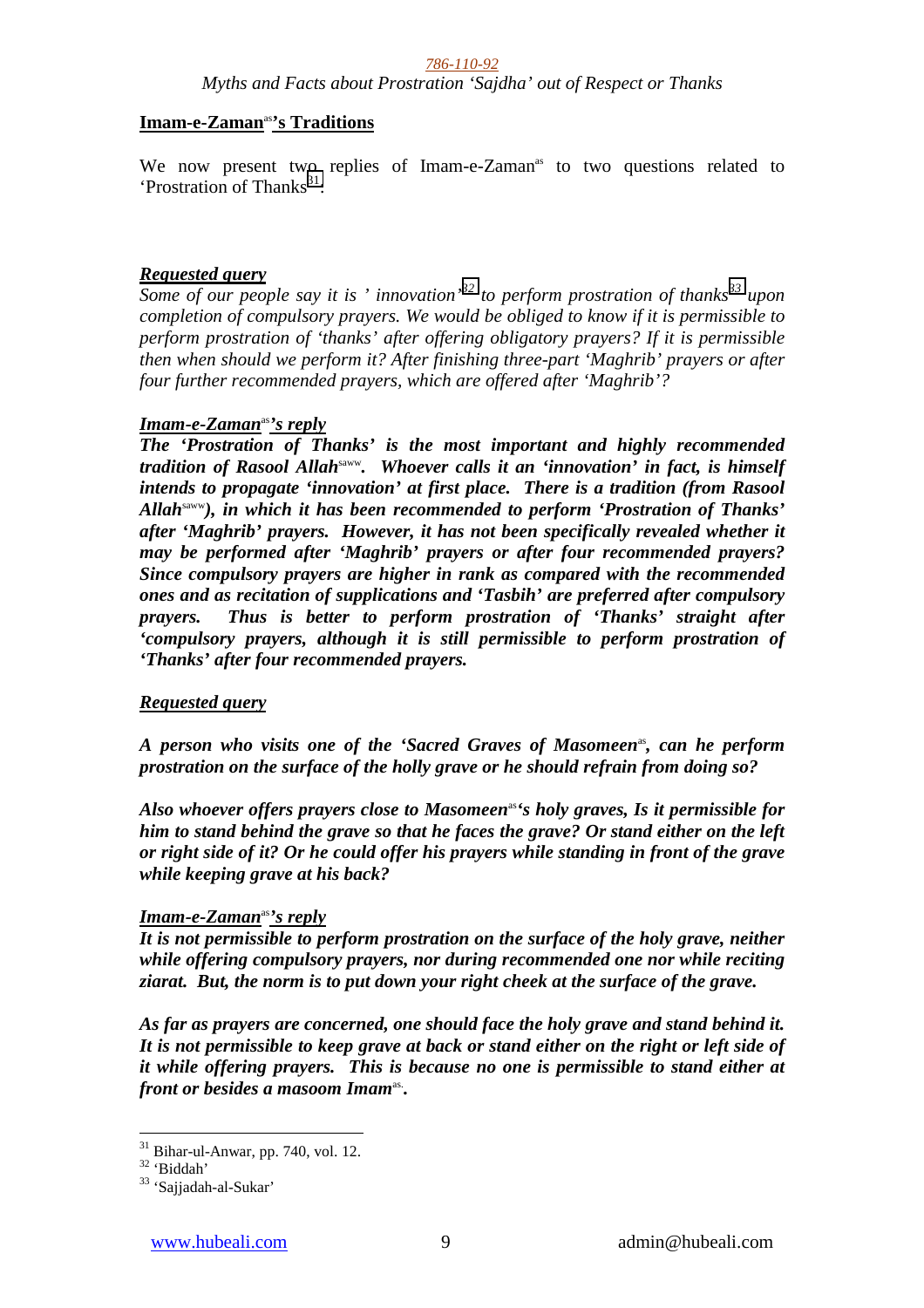*Myths and Facts about Prostration 'Sajdha' out of Respect or Thanks* 

It is important to note that the prostration on the grave is forbidden but not in front of it. There are other traditions, which recommend one to taste the soil of the holy grave, please see Appendix II.

### **Our Sincere Advise!**

It is not a sin in Islamic religion to perform a prostration out of respect or to offer 'Thanks', so why not join those who perform it or at least do not oppose those-who you see engaged, individually or collectively in this very Islamic ritual!

So, please do not be influenced by the Wahabis and their agents in criticising some rituals of Azadri-e-Imam Hussain<sup>as</sup>, i.e., when you see fellow shias touching their foreheads to the Taboot and Alam and going down in prostration after doing matam.

Finally, if in a doubt about the act(s) of your brother momin, please ask him, in private, prior to instigating a fitna.

Mola Ali<sup>as</sup> Waris.

Admin [www.hubeali.com](http://www.hubeali.com/)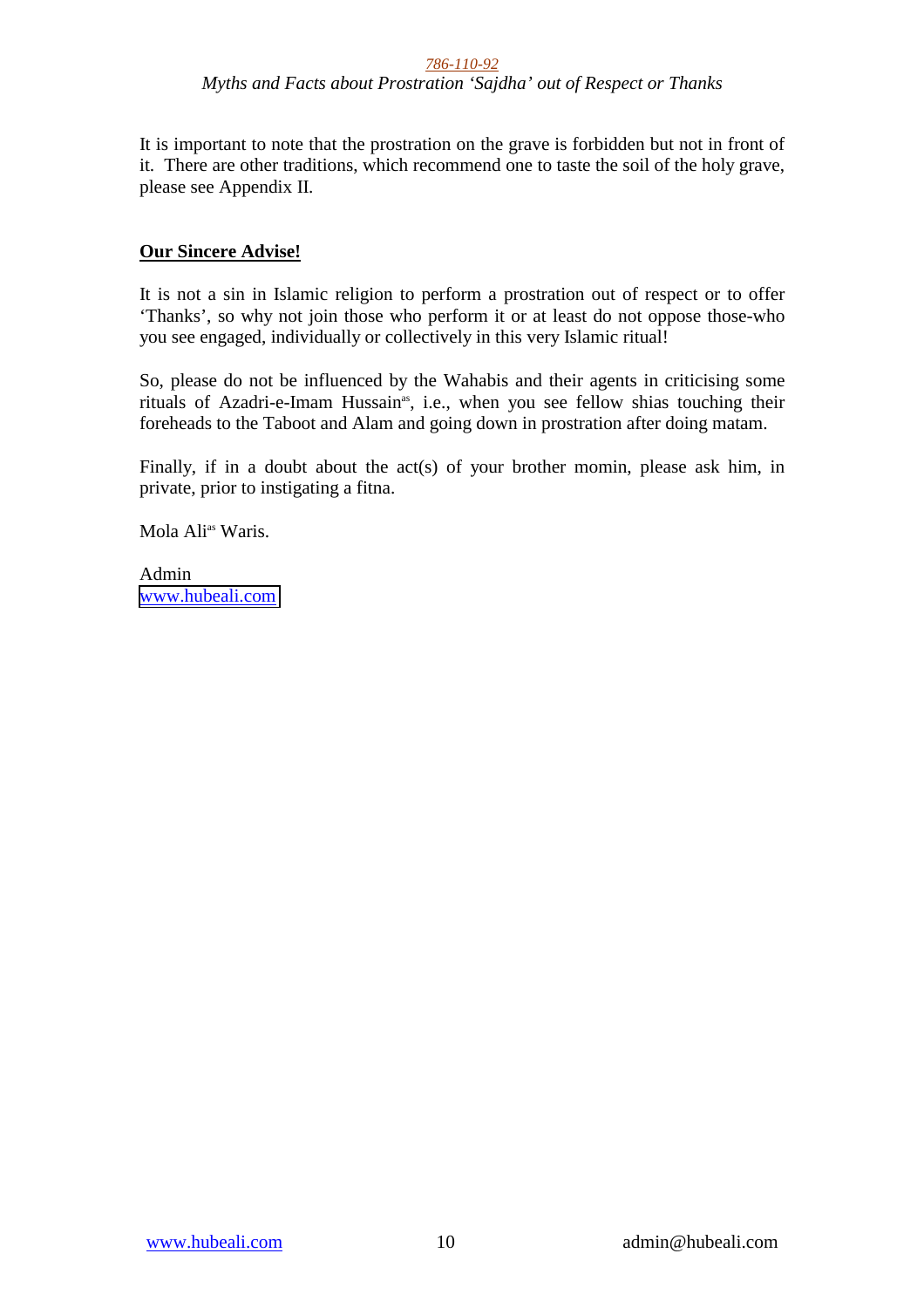*Myths and Facts about Prostration 'Sajdha' out of Respect or Thanks* 

# **APPENDIX I**

Standards (Alams) and Matam (beating oneself out of grief), the former is the model of the holy flag that was given by the holy prophet (Muhammad<sup>saww</sup>) to his successor (Imam Ali<sup>as</sup>) during all holy wars. Later, in karbla, it was presented to Hazrat Abbas<sup>as</sup> by Imam Hussain<sup>as</sup>. Hazart Abbas<sup>as</sup> looked after this Alam (symbol of Imam's strength) more than his own life, until Hazrat Abbas<sup>as</sup> was surrounded by enemies from all sides and was martyred. For the latter (Matam), its just sign of natural grief, every time we raise our hands and bring them down on our chest in lament, we mean: 'Alas, we were not present, at that time, to support you and die with you, our Imam<sup>as</sup> '. Our matam is also according to the traditions of Hazrat Zaibab<sup>sa</sup> and other Ahlul-Bait<sup>as</sup> who performed matam and sessions of lament, when and where restrictions were lifted.

The name of Imam Hussain<sup>as'</sup>s horse has been quoted as Tho Al-Janah (Zuljinah) or Murtajiz, white in colour. Zuljinah took active part in the Jihad and remained faithful while being attacked from all directions until Yazids' army<sup>la</sup> injured Imam Hussain<sup>as</sup>, he brought Imam<sup>as</sup> to the ground with ease (as best as he could) and started encircling Imam<sup>as</sup> in order to save him<sup>as</sup> from his attackers. Until the sad moment of Shimr's<sup>la</sup> cowardly attack on Imam<sup>as</sup>, while he was in the prostrate to Allah<sup>swt</sup>, with his blunt dagger, striking Hussain<sup>38</sup> through the backside of Imam<sup>36</sup>'s neck. Zuliinah, after staining his face with Imam<sup>as'</sup>s blood, went back to the tents of Imamas's household and broke the tragic news. He was screaming and showing the blood of Imam<sup>as</sup> to Sakaina<sup>sa</sup> (Imam<sup>as'</sup>s daughter). It is said, that later on, he went to the Furat (Euphrates) river and disappeared therein.

Our rituals are carried out, simply, with the same intention, as a believer would kiss the cover of Holy book (Quran) or the Holy Kabah in Mecca. These are called signs of Allah 'Shair Allah<sup>34</sup>.

 $34$  A famous tradition by Holy prophet (Hazart Muhammad $s_{\text{a}}$ ): A Muslim visited Holy Prophet and asked him what shall he do-he had taken an oath that he would kiss a 'Hoor' and the doorstep of the heavens? Prophet asked him to go and kiss the graves of his deceased father and mother and if he could not find their graves, create two fresh ones and then kiss them.